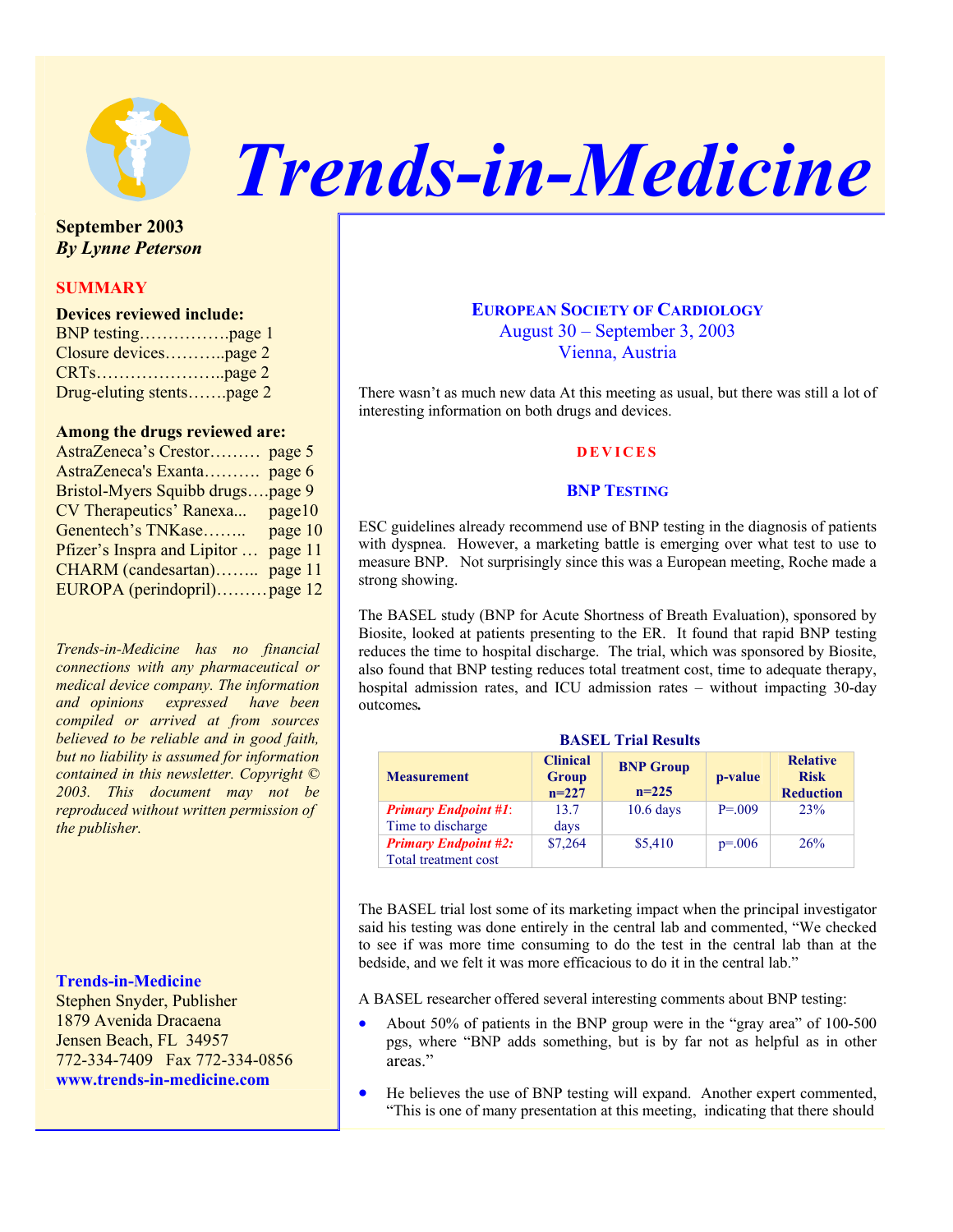be considerable expansion of BNP testing in acute patient and outpatients. The results are consistent among many abstracts at this meeting."

# **CLOSURE DEVICES**

Closure devices got little attention at the ESC meeting. The only patch on display in the exhibit hall was from a new player – Medafor, a private company. Medafor has entered both the U.S. and European market with an interesting patch to compete with the other patches: Medtronic's Clo-Sur PAD, Marine Polymer Technologies' Syvek patch, Abbott's Chito-Seal, etc.

Mechanical devices were on display. St. Jude/Kensey Nash's **AngioSeal** appear to be doing well in Europe, and sources inside and outside the company (even competitors) expect them to continue to grow European sales. In contrast, a Datascope official said sales of VasoSeal have plateaued in Europe. Doctors continue to like Perclose, though the cost is too high for many European doctors.

# **CRT AND CRT-D**

A new analysis of Guidant's COMPANION trial was done for the ESC meeting. The presenter said the results from a preliminary analysis are not qualitatively different from the locked data set which will be available shortly. The analysis, comparing 308 optimal medical therapy (OPT) patients with 617 CRT patients and 585 CRT-D patients, found a statistically significant benefit in favor of CRT-D.

However, there was a higher than expected event rate in the control arm (68% instead of the expected 40%). An expert said, "Clearly, this probably contributed to the positive result of the study and the early termination. There was no clear response for CRT alone, and the absence of significant influence of heart failure etiology on the mortality reduction by CRT-D. This is a surprising but very interesting finding. Thus, COMPANION has to be considered as primarily an ICD (plus CRT) study in heart failure with ventricular dystrophy. COMPANION does not provide any clear response on the global clinical impact of CRT alone."

# **Preliminary COMPANION 12-Month Results**

| <b>Measurement</b>                                          | <b>OPT</b><br>$n=308$ | <b>CRT</b><br>$n=617$ | <b>CRT-D</b><br>$n = 585$ |
|-------------------------------------------------------------|-----------------------|-----------------------|---------------------------|
| <b>Primary Endpoint:</b><br>Death or any<br>hospitalization | 67%                   | 35.8%                 | 39.5%                     |
| <b>Secondary Endpoint:</b><br>All cause mortality           | 19%                   | 23.9%                 | 43.4%                     |

# **IVUS**

IVUS is being used increasingly, especially for anti-sclerotic drugs. An IVUS expert said, "The FDA is recommending that everyone who wants to get an anti-sclerotic drug approved use IVUS, telling them they can do morbidity and mortality in Phase IV."

### **DRUG ELUTING STENTS**

### **Cost and Cost-Effectiveness**

An independent study of the cost-effectiveness of drug eluting stents was conducted by Dr. Patrick Serruys in Rotterdam, Netherlands, with virtually every patient getting drug eluting stents at that lab. Many people are anxiously waiting for those results, but he does not expect to present them before the EuroPCR meeting in May 2004.

Determining drug-eluting stent prices, at least in Europe, is getting more difficult because companies are bundling products together. However, sources agreed that the price of **bare stents** in Europe is coming down – gradually not dramatically. A source at a very large center said, "At our hospital, electrophysiology, surgery and stents are all bundled together, so I can't figure out what we are paying for stents any more. And prices are different at every institution." A French doctor said, "We are paying about 300 euros for a bare stent now." A Spanish doctor said he is paying about 1,000 euros for a bare stent. A Belgian doctor said, "Bare stent pricing is coming down gradually. Officially, there hasn't been any change in price, but we are getting better deals."

### **Should drug-eluting stents be used in all patients?**

An expert argued that the safety of Cypher stents has been proven, and they can be used in every patient. He cited the 1,600-patient RESEARCH Registry at the ThoraxCenter in the Netherlands, which is providing interesting information on drug-eluting stents. Dr. Serruys said, "Unrestricted use of sirolimus-eluting stents in our 'real world' population was safe and resulted in a 30-day adverse event rate similar to conventional stent implantation in the historical control group." Data on 1,171 of these patients found a stent thrombosis rate of 0.4% with Cypher compared to 1.4% for control.

However, another expert reminded doctors about the Dear Doctor letter Johnson & Johnson recently sent out, warning of the rare but potential risk for thrombosis associated with Cypher use. He emphasized, "Cypher is *not* indicated for the treatment of restenosis, and it has not been adequately evaluated for use in AMI, SVG, or bifurcation lesions."

This speaker also pointed out that only 71% of the patients in the RESEARCH registry got a drug-eluting stent, primarily due to inventory shortage, commenting, "So, you cannot give it to everyone. And there are differences (in that registry) in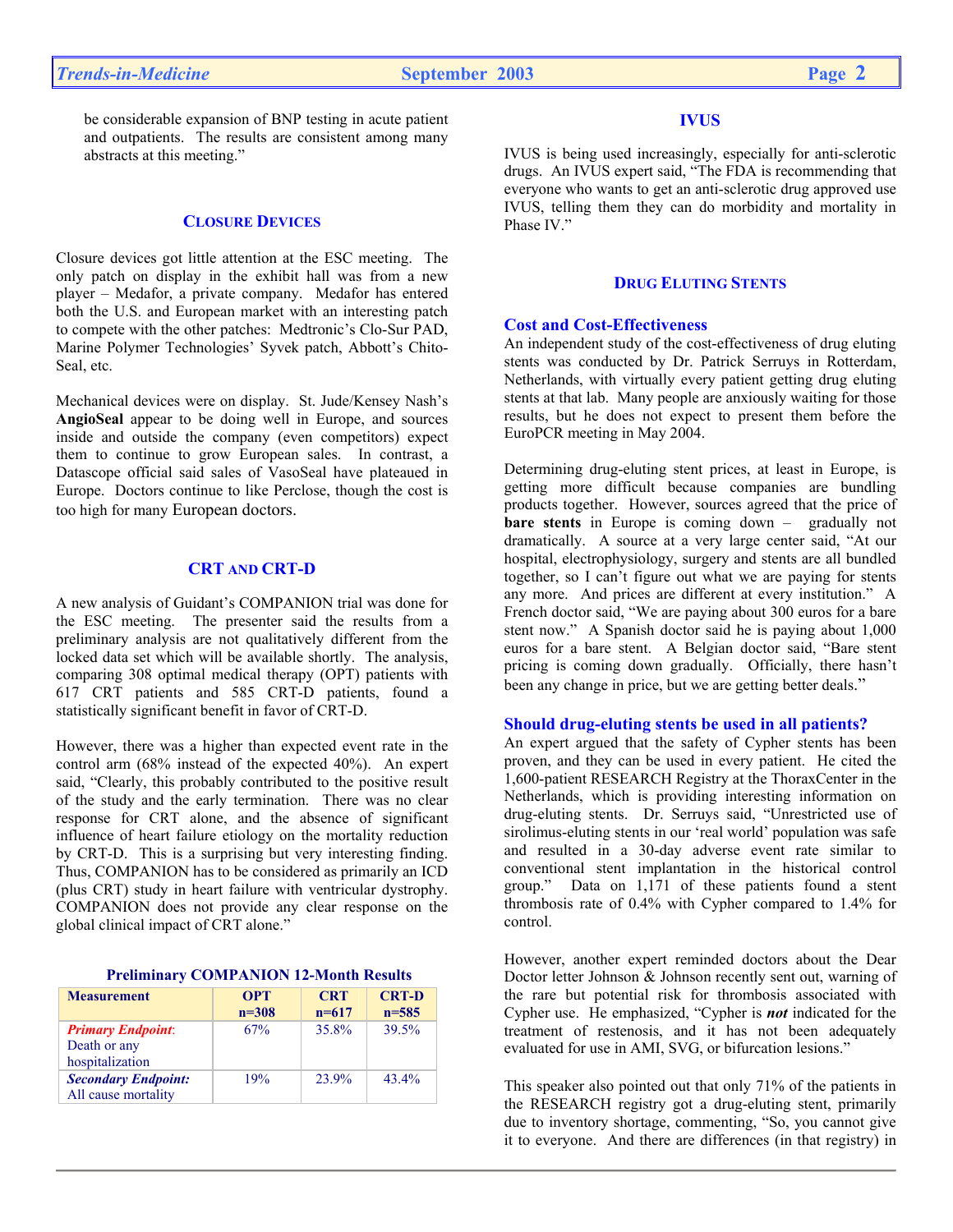antiplatelet use which may affect events and cost comparisons. It's good news that there were no safety issues with sirolimuseluting stents in the first 30-day data (of RESEARCH) and out to one year. However, there really was no effect on death (4.1% vs. 3.7%) or death/MI, so sirolimus-eluting stents do not impact death or MI…It is still legitimate to use bare stents, and reserve drug-eluting stents for selective patients."

### **Stents per patient**

On average, European cardiologists estimated that they are using 1.3 stents per patient. When a drug-eluting stent is used, additional stents generally also are drug-eluting stents – unless there is a lack of availability.

### **Drug-eluting stent failures**

A French study of 354 consecutive drug-eluting stent patients, found 18 failures after three to six months (15 de novo, 3 ISR). Ten of these were treated with brachytherapy, and three with balloon – and both options showed good results at six months.

### **BOSTON SCIENTIFIC**

There had been reports that **Taxus** would be reviewed by the FDA Circulatory System Devices Panel on October 11, 2003, but that has been cancelled, and there is now talk of Taxus getting on the agenda for the scheduled December 11-12, 2003, panel.

# **TAXUS**

Miscellaneous tidbits relating to the TAXUS program:

- There did not appear to have been any leaks of the **TAXUS-IV** data. None of the key interventional cardiologists have seen the data yet. However, TAXUS principal investigator Dr. Gregg Stone gave an overview of the TAXUS-IV program, hinting that TAXUS-IV may closely mirror SIRIUS. Thus, there are now predictions that the restenosis rate in TAXUS-IV may be about 9%, but these are all speculation.
- $\triangleright$  A J&J source suggested that there is some backlash developing against Boston Scientific because of the way the **TAXUS-II data** kept being changed.
- ¾ The **Express<sup>2</sup>**was fixed and re-launched in Europe a couple of weeks before the Euroepan Cardiology meeting.

# *Among the issues about Taxus stents that were discussed at the meeting were:*

**Vascular healing/thickening** in and around the Taxus stent. An investigator said, "There is vascular remodeling in the stented vessel with thickening…We conclude that paclitaxel is eluted evenly over the entire length of the stent. There is no correlation between plaque burden and post-procedure and subsequent neointimal hyperplasia."

Sources doubted that CDRH will be overly concerned with this issue, but they suggested it could delay (not bar) approval by CDER. Some independent researchers are doing some pig studies of their own to try to discover more about this phenomenon. A source said J&J already is using this issue to counter-market Taxus.

There is less concern about the Taxus vessel thickening because – as with Cypher malapposition or stent aneurysms – it does not appear to be associated with clinical adverse events. However, a prominent IVUS expert insisted that it is likely to result clinical problems in the future.

**Edge effects**. There may be less edge effect with Taxus than Cypher, but this is not yet a major issue. A source said, "TAXUS-II showed the distal edge was better with Taxus than Cypher, but it is too soon to see if there is any clinical advantage because of this."

A TAXUS-II IVUS substudy of the edges found the beneficial effect of Taxus extends beyond the stent on the distal edge, resulting in the absence of lumen reduction usually seen with a bare stent. An investigator said, "There was no edge stenosis, and there was a beneficial edge effect that was more prominent distally than proximally."

**Incomplete stent apposition**. Incomplete stent apposition was rare, and an investigator said the incidence is not causally related to the use of Taxus stents, and the presence of incomplete apposition does not translate into a higher incidence of MACE or stent thrombosis. He commented, "Incomplete apposition was comparable to control."

| <b>TAXUS-II Incomplete Apposition</b> |  |  |
|---------------------------------------|--|--|
|---------------------------------------|--|--|

| <b>Incomplete</b><br><b>Apposition</b> | <b>Control</b> | <b>SR</b> | <b>MR</b> | p-value    |
|----------------------------------------|----------------|-----------|-----------|------------|
| Resolved                               | $4.6\%$        | $7.1\%$   | 2.6%      | <b>Nss</b> |
| Persistent                             | 3.3%           | $4.4\%$   |           | <b>Nss</b> |
| Acquired                               | $5.4\%$        | $8.0\%$   | $9.5\%$   | <b>Nss</b> |

**Elution rate.** There was a buzz about the fact that 90% of the paclitaxel remains on the Taxus stent at one year, and numerous sources expressed "concern" about this. However, no one appears to be avoiding use of Taxus, and no one plans to stop using the stent, because of this. Yet, many experts suggested this could be a regulatory issue, and all sources intend to keep a close eye on this. An expert said, "No one knows yet what the 90% means. We don't know at what moment the blockage of diffusion occurs." A German doctor said, "The 90% is not a concern, but I think sirolimus is a better drug." A Spanish doctor said, "The 90% has not stopped me from using Taxus stents, but I'm watching it."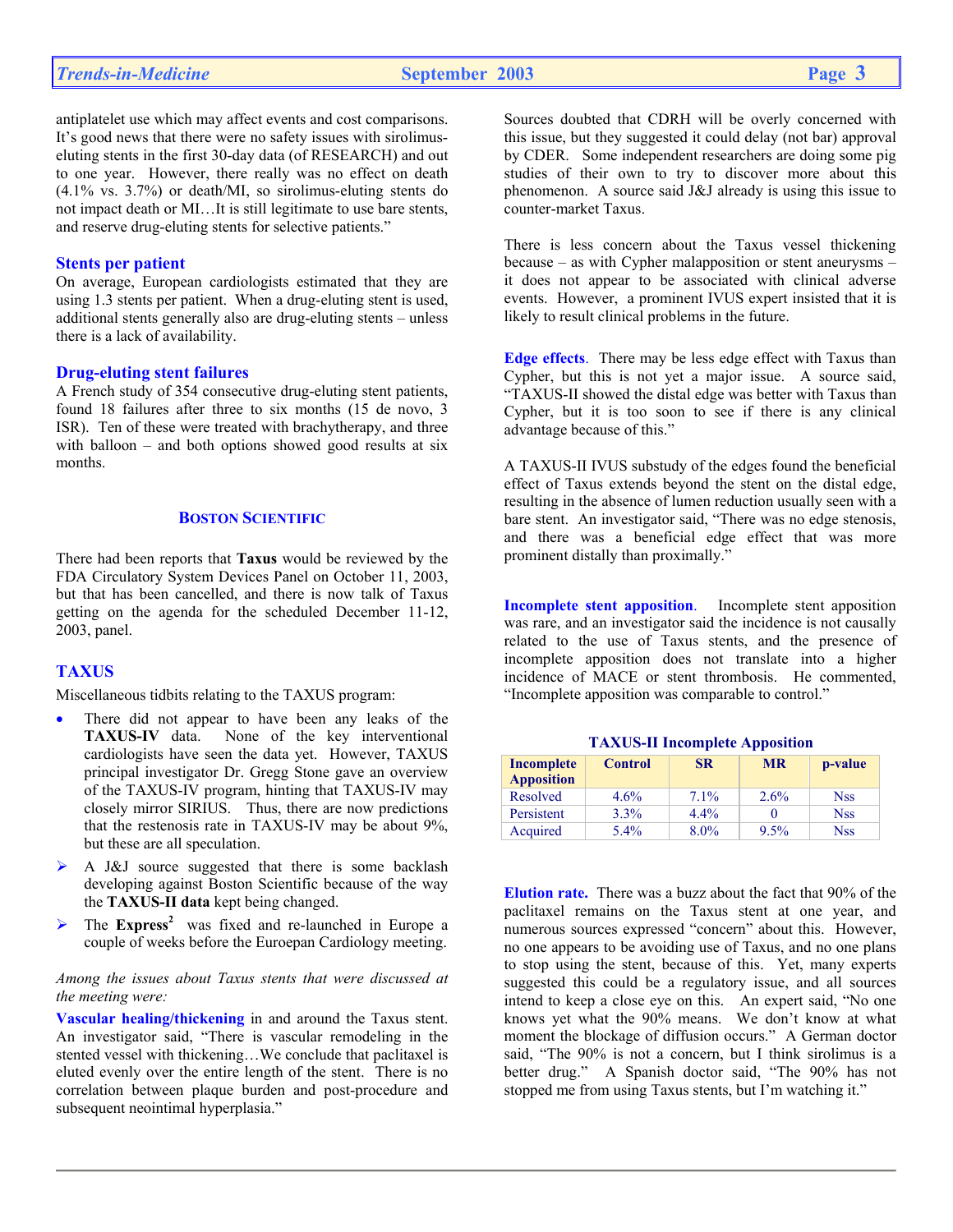# **GUIDANT**

Sources said the company is very, very nervous about its drugeluting stent program, and is developing **everolimus** on its own polymer in parallel with the Biosensor's stent to be safe. One expert commented, "Guidant simply does not want another failure, and it is proceeding very cautiously." However, the FUTURE-II data definitely will be at TCT2003, an investigator said.

### **FUTURE-I AND FUTURE-II TRIALS**

Data was presented indicating that the FUTURE-I data on Biosensor/Guidant's everolimus-eluting stent held up at one year. Six-month data on Future-II will be presented at TCT2003. FUTURE-II is a randomized trial comparing the everolimus-eluting and biodegradable Guidant/Biosensor stent to a bare stent in de novo lesions. The 126-patient trial was conducted at 29 centers, using 2.75-4.0 mm stents in 14 mm and 18 mm lengths. An investigator said there was no dosefinding study in humans before either FUTURE-I or –II was started, "The dose was chosen on the basis of animal studies. Based, on good outcomes in 90-day pig data, this dose was chosen… I don't think we need a dose-finding trial in humans. That's why we have pigs. Humans are a little more forgiving than pigs, so pigs tell us about safety, but I think pig studies should be 90 days if possible."

| <b>Measurement</b>                                             | <b>Everolimus</b> | <b>Bare</b>     |
|----------------------------------------------------------------|-------------------|-----------------|
| <b>Primary Endpoint:</b>                                       |                   | $2.3$ (1 q-wave |
| MACE at 30 days                                                |                   | MI)             |
| <b>Secondary Endpoint:</b><br>Binary restenosis at 6<br>months | Tha               | Tha             |
| Average lesion length                                          | 11.07             | 11.62           |

**FUTURE-II Results** 

### **DELIVER II: Six Month Data**

This was a registry of 1,533 patients in Europe, the Middle East and South Africa, with 1.986 lesions. It was a prospective, non-randomized multicenter evaluation of Guidant's paclitaxel-eluting Achieve stent that is no longer in development. This was not a randomized trial, but investigators still believe the findings are important.

| <b>DELIVER-II Six-Month Results</b> |  |  |
|-------------------------------------|--|--|
|-------------------------------------|--|--|

| Drug                         | <b>Result</b> |
|------------------------------|---------------|
| <b>Primary Endpoint: TLR</b> | $10.5\%$      |
| <b>TLR-CABG</b>              | 2.5%          |
| <b>TLR-PCI</b>               | 8.8%          |
| <b>MACE</b>                  | 15.7%         |
| <b>TVF</b>                   | 16.7%         |
| Death                        | $2.3\%$       |
| Q-wave MI                    | 2.3%          |
| Non-O-wave MI                | 2.6%          |
| <b>TVR (CABG/PCI)</b>        | $1.1\%$       |

The key risk factors for six-month TLR were, in order of occurrence: history of angina, post-procedure MLD, small vessels, post-procedure RVD, restenotic lesions, LAD, use of 2.5 mm stent, pre-procedure MLD, pre-procedure RVD, number of diseased vessels, and total stent length. Diabetes was not identified as a risk factor.

### **Vision**

Guidant's Vision stent is doing well in Europe. Doctors all said they like it, and it is vying for No. 1 place with Medtronic's new Driver stent.

### **JOHNSON & JOHNSON**

A J&J official confirmed that J&J and Guidant are in the process of "refining" their agreement over the stent delivery system, but he said that there is no question that Guidant will continue to provide the delivery system to J&J for the length of the agreement or until J&J has its own delivery system, which reportedly is not a priority right now. He also indicated that both sides are happy with the revisions.

### **REALITY**

The first two patients have been enrolled in REALITY trial, a head-to-head comparison of Cypher and Taxus. Several experts believe this trial is a major risk for J&J. They are dubious that it is sufficiently powered to show a statistically significant difference. One expert said, "If restenosis is 8% with Cypher and 14% with Taxus, it can show a benefit to Cypher, but if the restenosis is 10% with Cypher and 12% with Taxus, J&J will be subsidizing an equivalency trial. The only way J&J can win is on late loss."

J&J does not plan to let Boston Scientific take market share just based on lower stent **pricing**. A J&J official said, "We will price Cypher competitively with Taxus – if the Taxus lawsuit allows Boston to sell it, and if TAXUS-IV is comparable. We are going to be competitive." On September 8, 2003, after the ESC meeting, J&J announced that the U.S. price for Cypher was being lowered, with high volume users to pay about \$2,400 per stent and low volume labs about \$2,700.

# **Thrombosis**

There does not appear to be any concern that the thrombosis with Cypher is due to the Medicine Company's Angiomax (bivalirudin). In fact, there was little concern or talk about this issue at all. A source said, "My conviction is that sirolimus is less thrombogenic than bare stents…Thrombosis with Cypher is *not* a concern." Another doctor commented, "SAT with Cypher is not a concern. It is lower than with bare stents." A French cardiologist said, "The rate is not zero, and it could be related to malapposition, which is mechanical, not drugrelated."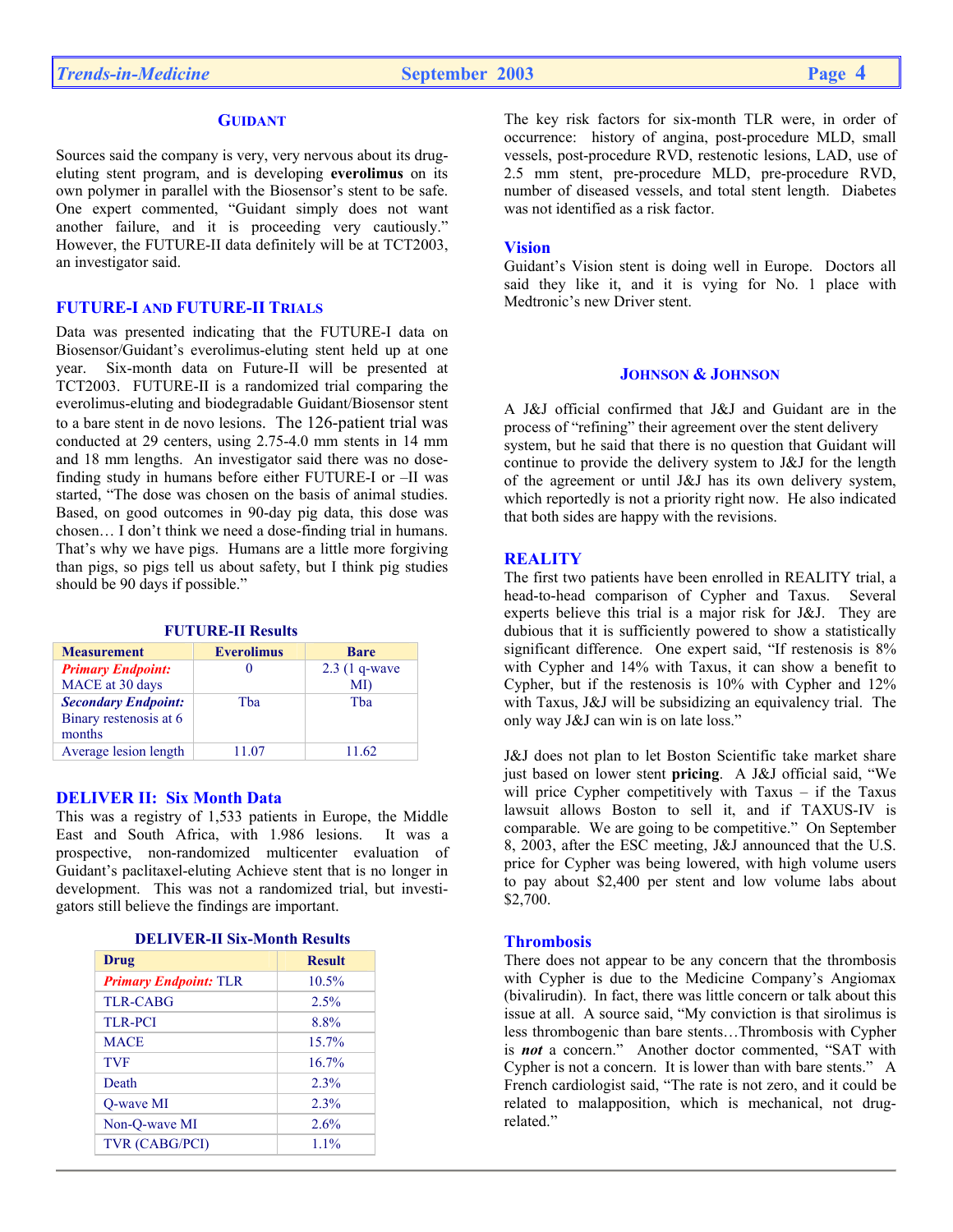# *Trends-in-Medicine* **September 2003 Page 5**

### **Long Lesions**

There was incremental new data on Cypher at the meeting. This included a study of Cypher stents used in long lesions. Data from the RESEARCH Registry being run at the ThoraxCenter in Rotterdam, Netherlands, may help dispel concern about the safety of using the sirolimus-eluting Cypher stents in very long lesions (>36 mm). The substudy compared short stenting  $(≤36$  mm) with "long" stenting  $(≥36$ mm). The Cypher stents used ranged in diameter from 2.5-.3.0 mm, with 8 mm, 18 mm and 33 mm lengths. Researchers concluded: "Cypher in patients with either a long or a short segment were shown to be equally safe at 30 days, and at six months there was no significant difference in MACE."

|                              | <b>RESEARCH Substudy</b>                                 |                     |            |
|------------------------------|----------------------------------------------------------|---------------------|------------|
| <b>Measurement</b>           | "Short"<br>"Long" stents<br>$( >36$ mm)<br><b>stents</b> |                     | p-value    |
|                              | $( \leq 36$ mm)                                          | $n=105$             |            |
|                              | $n=458$                                                  |                     |            |
| Duration of clopidogrel      | 3 months                                                 | 6 months            | ---        |
| Differences in baseline      | More LAD                                                 | More history of MI, |            |
| characteristics              | lesions                                                  | more multivessel    |            |
|                              |                                                          | disease, more RCA   |            |
|                              |                                                          | lesions             |            |
| Number of treated segments   | 1.8                                                      | 2.8                 | p<.01      |
| Stents per patient           | 1.9                                                      | 3.6                 | p<.01      |
| <b>Bifurcations</b>          | 16%                                                      | 20%                 |            |
| Stent diameter $\leq$ 2.5 mm | 31%                                                      | 53%                 |            |
| IIb/IIIa use                 | 17%                                                      | 24%                 | ---        |
| At least one 33 mm Cypher    | 22%                                                      | 94%                 | ---        |
|                              | <b>30-Day Results</b>                                    |                     |            |
| <b>Primary Endpoint:</b>     | 3.3%                                                     | 4.8%                | $p = 6$    |
| Any event                    |                                                          |                     |            |
| Death                        | 1.5%                                                     | $0.9\%$             | <b>Nss</b> |
| MI                           | 1.3%                                                     | 1.9%                | <b>Nss</b> |
| <b>TLR</b>                   | 0.9%                                                     | 2.8%                | <b>Nss</b> |
| <b>TVR</b>                   | 0.9%                                                     | 2.8%                | <b>Nss</b> |
| <b>Stent thrombosis</b>      | $0.2\%$ (1                                               | $0.9\%$ (1 patient) | <b>Nss</b> |
|                              | patient)                                                 |                     |            |
|                              | <b>6-Month Results</b>                                   |                     |            |
| <b>Primary Endpoint:</b>     | 9.6%                                                     | 7.9%                | <b>Nss</b> |
| Any event                    |                                                          |                     |            |
| Death                        | 3.3%                                                     | 1.6%                | <b>Nss</b> |
| MI                           | 2.8%                                                     | 1.6%                | <b>Nss</b> |
| <b>TLR</b>                   | 4.2%                                                     | 5.6%                | <b>Nss</b> |
| <b>TVR</b>                   | 5.9%                                                     | 5.6%                | <b>Nss</b> |

**RESEARCH Substudy** 

### **Bifurcations**

A poster reported on a Netherlands study of 58 patients who got Cypher stents for bifurcations. TLR was 8.6%, and angiographic restenosis was 9.1% in the main artery and 13.6% in the branch, for an overall restenosis rate of 22.7%, which was lower than comparable bare stents. T-stenting was used for 3% of these cases, and crush for 26%. Most of the restenosis cases were in the T-stented lesions, leading the

researcher to conclude that the crushing or kissing techniques are better, but "it's most important to cover the ostium, no matter what technique we use."

### **MEDTRONIC**

Medtronic sales reps were very excited about their new cobalt chromium stent, Driver. Doctors also seem to like it, and it is quickly gaining market share in Europe. A Polish doctor said, "Driver and (Guidant's) Vision are between bare stents and drug-eluting stents. They are a mid-range stent with a midrange price."

### **DRUGS**

### **STATINS**

Data continues to mount that CRP is associated with a pro-inflammatory response and a fibrinolytic response. This is causing doctors to look at new uses for statins. For instance, at a meeting of the ESC Vascular Biology Working Group, a Scottish rheumatologist said he was planning a large trial of statins in rheumatoid arthritis (RA). A cardiologist commented, "Instead of just using statins (to lower CRP), perhaps we should develop drugs with CRP as the target." Another speaker said, "Statins may have a beneficial effect on the progression of RA, which adds to the evidence that statins have antiinflammatory effects." However, an expert also warned that CRP should not be used routinely yet and recommended waiting for the five-year, 15,000 patient JUPITER trial, which will study the effect of Crestor vs. placebo on cardiac morbidity and mortality in patients with normal LDL but elevated CRP.

Some other interesting points made about statins include:

- Suggestions that everyone over the age of 50 might benefit from a statin.
- Predictions that statins may be beneficial in ESRD, heart failure and rheumatoid arthritis.
- Estimates that only about half the people who could benefit from a statin are on one.
- When a statin is discontinued, the benefit probably takes months or years for the risk to return.

### **ASTRAZENECA'S Crestor (rosuvastatin)**

Most U.S. doctors questioned said they plan to try Crestor, but there was a decided lack of excitement over this drug at the meeting. AstraZeneca was giving it a big push at their booth,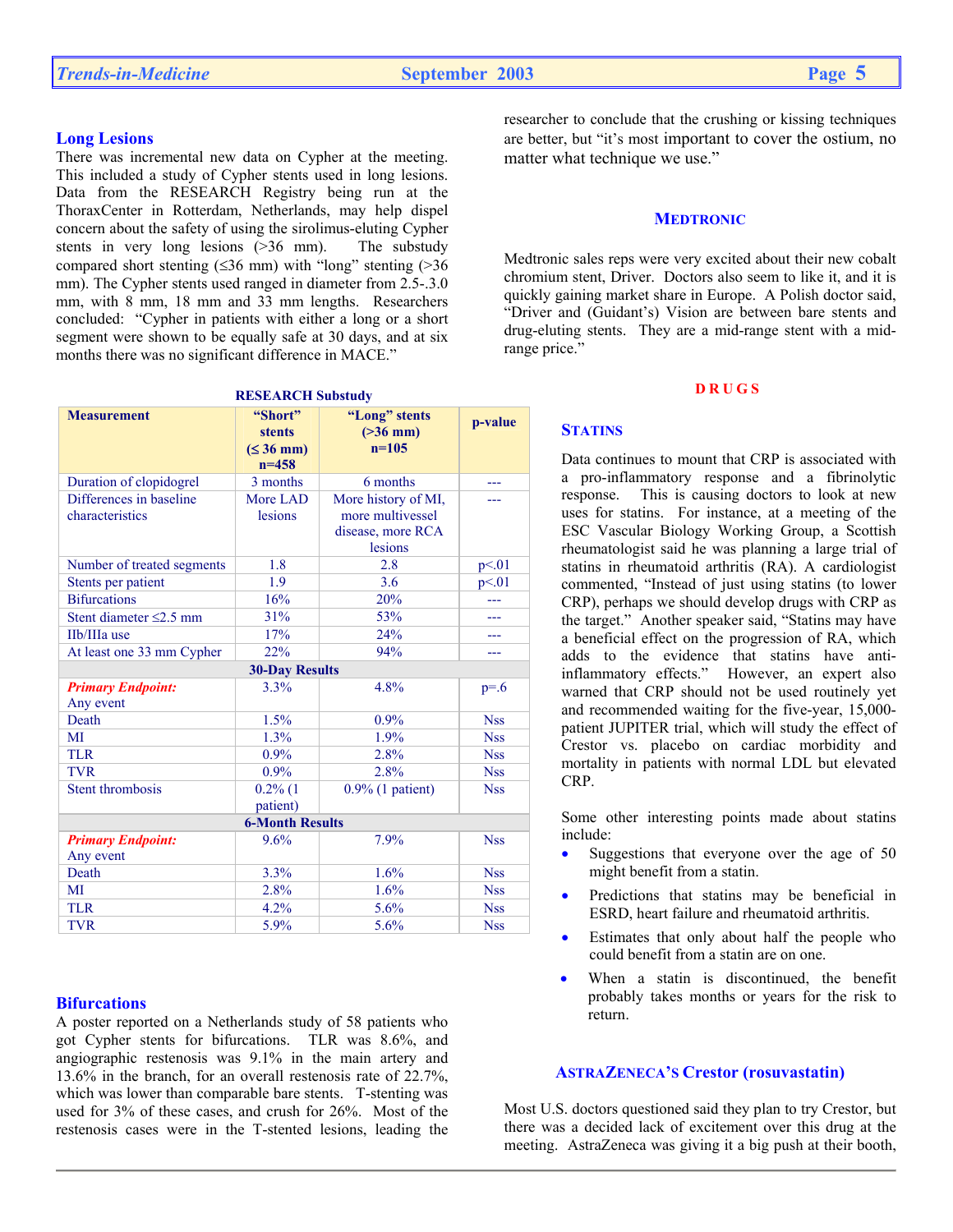and the company is planning a big U.S. launch. A prominent American cardiologist said, "Crestor is a powerful statin, that – certainly in patients with really significant hyperlipidemia – should play a role. It may be used in patients who are not able to tolerate other statins and who don't have symptoms on Crestor. A lot will center on the cost and how it is priced. There are other products that lower LDL, so Crestor will have to distinguish itself. If the first pill gets patients to goal quickly, that will be an advantage, but we have a lot of good statins out there, and the real challenge (for AstraZeneca) will be to see how it differs. There are opportunities for Crestor if it costs less or if it somehow has fewer symptoms of myositis, but myositis is already low with statins in general." Another American doctor said, "Insurance companies will drive the decision on Crestor usage." A West Virginia cardiologist said, "I'll use Crestor for patients who can't get their LDL down – but that's a small percentage of patients."

At ESC, AstraZeneca's marketing approach for Crestor emphasized Crestor:

- Significantly lowers CRP and does so more than all other statins except atorvastatin, with which it is relatively comparable.
- Is more potent than other statins.
- Has the longest half life of all statins.
- Has a "small advantage" in raising HDL over other statins. Surprisingly, officials did not overplay this point, describing the advantage as "small."
- Is hydrophilic. A speaker said, "A speaker said, "Rosuvastatin is hydrophilic, so it doesn't get across the muscle membrane easily (neither does pravastatin), but cerivastatin (Bayer's Baycol), simvastatin (Merck's Zocor), fluvastatin (Novartis' Lescol), and atorvastatin (Pfizer's Lipitor) all cross the membrane as if it weren't there. So, we are not dealing with new cerivastatin just because it (rosuvastatin) is a very powerful drug…It is hard to induce toxicity in an organ if the drug can't get in the organ…The trend is there to say that hydrophilic drugs (statins) are better."
- Has a good safety profile, comparable if not better than other statins. A speaker said, "As clinicians, we benefit from the cerivastatin events. They mandated that the rosuvastatin safety program has been very extensive and much bigger pre-approval than for other agents. So, rosuvastatin was looked at extensively in a large number of people and in challenging situations, such as renal impairment. The safety profile of rosuvastatin 10-40 mg compares to other marketed statins."
- Has a low interaction with the P-450Y enzyme, so it has a low potential for drug-drug interaction.
- Can be used with fenofibrate but not gemfibrozil. A speaker said, "There is no reason to think rosuvastatin is any less safe with fenofibrates than other statins."
- Is no different from other statins in terms of proteinuria. A speaker said, "All statins cause tubular proteinuria, and

rosuvastatin does to the same extent – about 1% of patients across the dose range of statins manifest some proteinuria. It is all tubular. There isn't any albuminuria. And the proteinuria is not associated in any statin with deterioration of renal function as measured by creatinine."

Competing statins are fighting back. Sales reps at the booths for other statins had a similar counter-marketing message. Every rep was saying about almost same thing – emphasizing three things about Crestor:

- 1. Lack of outcome data.
- 2. Lack of clinical data and long-term data.
- 3. The risk of rhabdomyolysis. One rep simply whispered cerivastatin, others mentioned rhabdomyolysis directly, some hinted at muscle issues.

Doctors also don't seem concerned about the proteinuria that has been associated with Crestor. None planned to do additional monitoring for this.

# **ASTRAZENECA'S Exanta (ximelagatran)**

Doctors were very excited about Exanta, an oral direct antithrombin inhibitor that would be given twice-a-day. Several sources commented that there will be an immediate and mass switchover form warfarin to Exanta – if the drug gets FDA approval. A speaker suggested, "Exanta probably will expand the indication for patients with AF, either currently or in the past."

The one real question about this drug is liver toxicity. Several experts said there is still a concern about this, in part because the mechanism of action is not known. At an analyst meeting on October 2, 2003, AstraZeneca plans to discuss the ALT issue with Exanta**.** An official admitted, "The mechanism of ALT elevation needs to be sorted out." An expert said, "Before we can say that Exanta is safe, I need to see the full data on all patients, to see how it works in other ethnicities, in re-treatment, and how it works. These are really small numbers (in the trials) so far."

*This exchange was pertinent to the issue of what mechanism causes Exanta to raise ALT:* 

Q: "Where does the liver come into play, since Exanta is renally excreted?"

A (Exanta investigator): "That is difficult to answer. I doubt that ximelagatran itself is liver toxic. I think we need advice, and we will get that from a world-wide group of liver experts who are looking into underlying mechanisms. But the ALT elevation is transient, and there are no long-term sequelae. Exanta looks like other drugs with certain hepatic toxicity."

Six-months results from the 1,245-patient, placebo-controlled, double-blind, Phase II ESTEEM trial of Exanta in AMI was presented at ESC. ESTEEM was conducted at 191 sites in 18 countries, and enrolled 1800 patients with a recent MI (within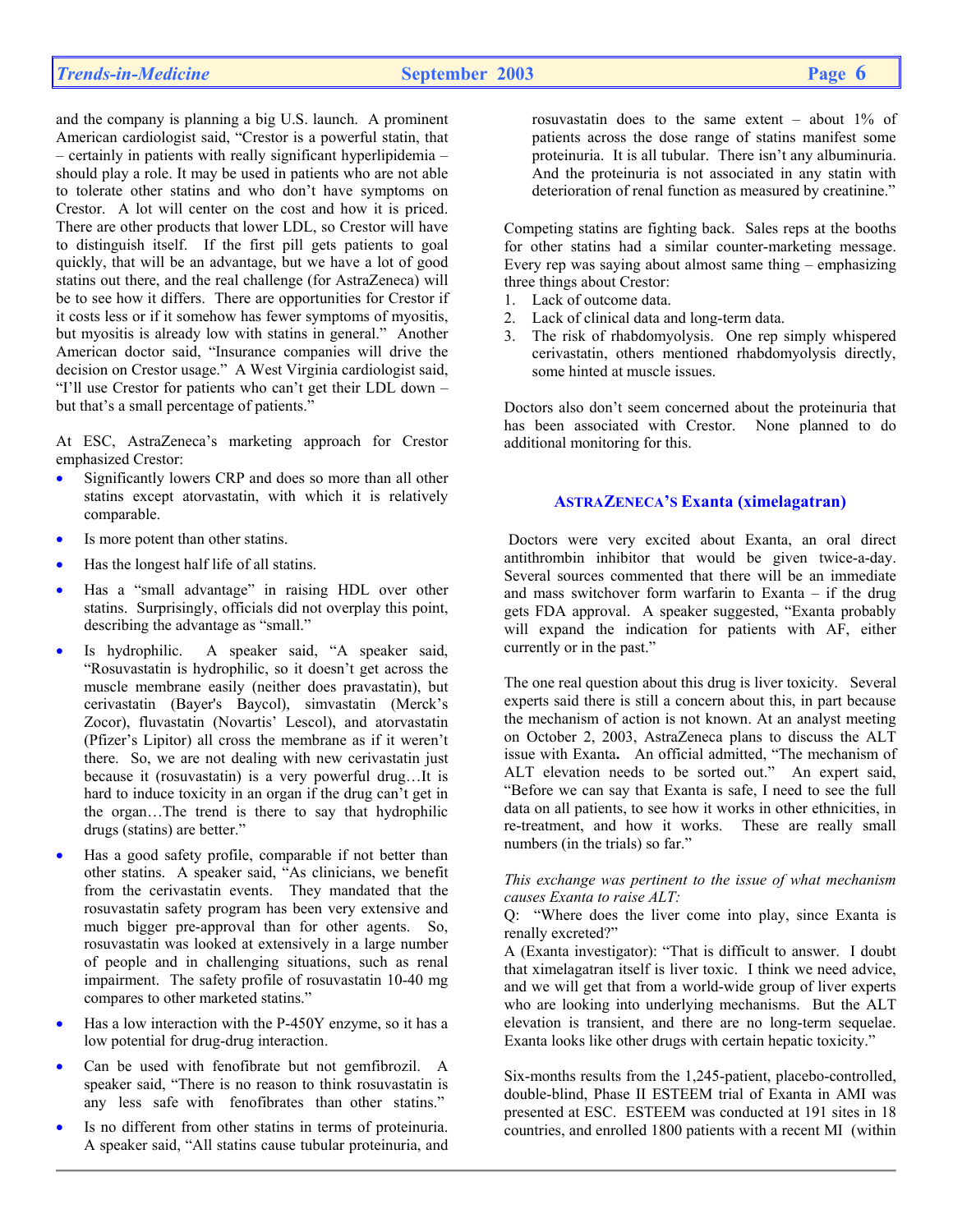14 days). Exanta was dosed BID at 24 mg, 36 mg, 48 mg and 60 mg vs. placebo, with all arms of the trial getting aspirin. The primary endpoint of combined death, recurrent MI, and severe recurrent ischemia was significantly reduced by 24% with Exanta ( 12.7% vs. 16.3%, p=.036). The 24 mg BID dose provided the best efficacy with the fewest side effects (bleeding and elevated liver enzymes), and the Phase III trial will use this dose. A researcher concluded, "The benefit occurs in less than 30 days and is maintained over the remainder of the trial." An AstraZeneca official said, "The level of (beneficial) effect in this study surprised us".

| <b>Measurement</b>                                                                            | <b>Exanta</b><br>$24 \text{ mg}$<br>$n=307$ | <b>Exanta</b><br>$36 \text{ mg}$<br>$n=303$ | <b>Exanta</b><br>$48 \text{ mg}$<br>$n=311$ | <b>Exanta</b><br>$60 \text{ mg}$<br>$n=324$ | <b>Placebo</b><br>$n=307$ |
|-----------------------------------------------------------------------------------------------|---------------------------------------------|---------------------------------------------|---------------------------------------------|---------------------------------------------|---------------------------|
| Cumulative risk of new<br>events                                                              | 12.1%                                       | 13.7%                                       | 11.6%                                       | 13.3%                                       | 16.3%                     |
| Risk of major bleeding                                                                        | 0.9%                                        | $2.0\%$                                     | $0.7\%$                                     | $3.2\%$                                     | $1.5\%$                   |
| <b>Primary endpoint:</b><br>combined death, recurrent<br>MI, and severe recurrent<br>ischemia |                                             | 12.7% (p=.036, a 24% reduction)             |                                             |                                             |                           |
| All-cause mortality,<br>nonfatal MI, nonfatal<br>stroke                                       |                                             | 7.4% (a $34\%$ reduction)                   |                                             |                                             |                           |
| All discontinuations                                                                          | 34%                                         | 44%                                         | 38%                                         | 41%                                         | 39%                       |
| Discontinuation for<br>elevated ALT                                                           | 7%                                          |                                             |                                             |                                             | $1\%$                     |
| Discontinuation for ALT                                                                       | 3%                                          | 11%                                         | 6%                                          | 8%                                          | $1\%$                     |
| ALT 2-3xULN                                                                                   | $4\%$                                       | 5%                                          | 5%                                          | 6%                                          | 2%                        |
| ALT 3-5xULN                                                                                   | 4%                                          | $4\%$                                       | 5%                                          | 4%                                          | $1\%$                     |
| ALT > 5xULN                                                                                   | 3%                                          | 9%                                          | 7%                                          | 9%                                          | $1\%$                     |
| Bilirubin > 2xULN                                                                             | $1\%$                                       | $1\%$                                       | $1\%$                                       | $1\%$                                       | $1\%$                     |

# **Six-Month ESTEEM Results**

- 1. **Lack of a dose response curve.** However, he noted, "Other trials have also shown no dose response effect with anticoagulants. Pentasaccharide (Sanofi's Arixta, fondaparinux) didn't show any. So, it is not new that there is no dose with this kind of drug… INR is important, not dosing."
- 2. **Liver elevations.** He wondered, "If we trade warfarin for ximelagatran, do we replace INR monitoring with liver monitoring? This may be a point of concern."
- 3. **Warfarin/clopidogrel.** There is no data on the relationship of Exanta to the warfarin and clopidogrel. He
	- said there is a need for a direct comparison of Exanta with clopidogrel and with Coumadin, and a comparison of Exanta plus clopidogrel vs. clopidogrel alone.
	- 4. **Earlier interveniton.** What if there had been an earlier intervention in these patients? He said, "I think the results in ESTEEM would have been the same".

Asked how frequently patients may need to have liver monitoring with Exanta, an investigator said, "Usually you see patients every six months, so a liver test every three months would not be an issue. Currently, in the study (SPORTIF-V), we are doing liver testing monthly." An Astra-Zeneca official added, "I hope this

The liver elevations in ESTEEM were not excessive, occurring mostly within 30 days and resolving by 120 days, usually without need to discontinue. One patient in each arm developed a bilirubin elevation 2xULN. There was no increase in bilirubin in the setting of transaminase elevation, except at higher doses, but, again, that was described as transient. An investigator said, "For patients who got jaundice, the drug was stopped and the patients were followed weekly, with the condition usually resolving in 60-90 days."

When liver function tests showed an ALT elevation  $>2$ -3xULN, patients underwent additional weekly testing. If levels did not return to normal within four weeks or if at any time levels were >5xULN, study treatment was stopped. Researchers and company officials declined to say what the highest ALT measurements were. Study drug was stopped for these reasons in 1% of placebo patients and in 7% of the combined ximelagatran groups.

An expert who critiqued ESTEEM, described it as "a very intriguing study because it proves the concept of oral anticoagulation therapy in post-infarct patients," but he said some major questions remain:

will be like statins and get to the point where we no longer measure liver enzymes."

In the SPORTIF-III trial of Exanta in AF, which was presented at the American College of Cardiology earlier this year, ALT>3xULN occurred in 6.5% of patients, compared to 0.8% of warfarin patients. A speaker said, "The highest incidence of ALT>3xULN occurred in month three (slightly less than 3% of patients). Seven patients on Exanta and one on warfarin also developed bilirubin 2xULN) – as of 14 days ago."

**SPORTIF-III Liver Elevations** (through late August 2003)

| <b>Measurement</b>           | <b>Exanta</b>  |
|------------------------------|----------------|
| ALT>3xULN                    | 107            |
| Continued on treatment       | 59             |
| Normalized                   | 55             |
| Returned to $\leq 2x$ ULN    | 3              |
| $>2xULN$ pre- and post-study |                |
| Discontinued treatment       | 48             |
| Normalized                   | 42             |
| Returned to <2xULN           | 4              |
| Died (1 unrelated)           | $\mathfrak{D}$ |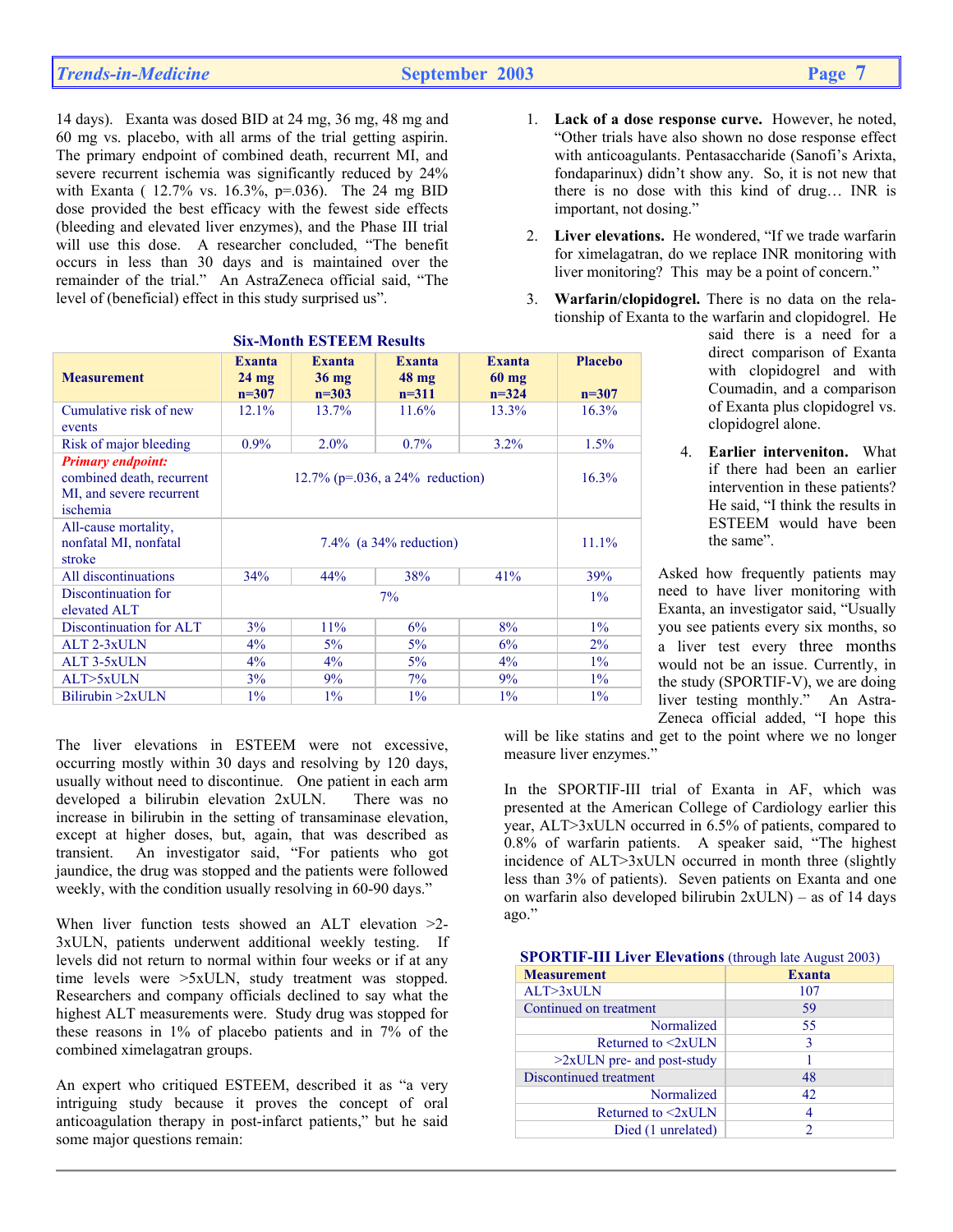*Where will Exanta be used?* One speaker commented, "Exanta may be useful in all fields where Coumadin, UFH and LMWH are used – maybe early in ACS with or without reperfusion therapy. It may replace heparin in the cath lab, and it may be used in patients with artificial heart valves." Another speaker said, "The place for Exanta, in my opinion, is in patients at high risk or with moderate risk factors. In clinical practice, this new drug should be given to AF patients at higher risk for stroke who are not suitable for warfarin – where monitoring or compliance are difficult. The limitations of the SPORTIF-III study, in my view, are:

- 1. It was an open label study.
- 2. Exanta is not inferior to warfarin, but according to an intent-to-treat analysis, it is not significantly superior.
- 3. The number needed to treat to prevent one stroke is 143 per year. This is a relatively high number.
- 4. Exanta might have more liver enzyme elevations than warfarin, though they seem to be transient.
- 5. Higher costs are the main obstacle. I don't know what it will cost, but that will drive the decisions of the various guidelines committees."

An Exanta investigator said Exanta should not be used in patients with: (1) bleeding, (2) poor renal function (which is  $\sim$ 10% of patients), (3) drug-drug interactions, which probably exist, and (4) ReoPro or Plavix, etc., until that is studied.

Among questions that were asked about Exanta at an AstraZeneca-sponsored session were:

### *Q: Is the liver toxicity due to concomitant statin use? Is there any interaction with statins?*

A: "We did an extensive multivariate analysis for all possible interactions, but to our surprise, it seemed statin patients had less elevations of ALT on Exanta rather than more. Maybe exposure to the two agents has a sensitizing effect on the liver, leaving some kind of message there, so the next time a patient takes a drug that impacts the liver, you have some sort of tolerance…Right now we have more than 30,000 patients in the database, and within a few weeks, we will meet and look into all possible interactions available from that…The U.S. is still testing liver enzymes with statins, and Exanta is in the same ballpark as statins."

### *Q: Is there a dose relationship between Exanta and ALT elevations?*

A: Yes, so we might titrate patients to avoid that. That is a challenging idea, and I look forward to seeing the results of that idea in a year or so."

# *Q: Will the dose be different by condition?*

A: "No one is arguing for higher doses than 24 mg or 36 mg."

### *Q: What is the role of clopidogrel?*

A: "Clopidogrel is effective but only a little more effective than aspirin. Studies are ongoing of the combination of clopidogrel/aspirin, but the results are not in for efficacy or risks. Therefore, at this point, there is no superiority proof to warfarin, except for (Exanta in) ESTEEM."

For the rest of 2003, there will be a steady flow of Exanta news. The data from SPORTIF-III (36 mg Exanta b.i.d.) in AF is coming out "soon" in *The Lancet,* and there will be 12 month ESTEEM data as well as the results of the pivotal SPORTIF-V trial (36 mg Exanta in stroke) at the American Heart Association meeting in November 2003. The start date for the Phase III trial in AMI has not been chosen because, according to an AstraZeneca official, "We are focused on the FDA filing (for stroke)."

### **ASTRAZENECA'S Atacan (candesartan)**

The CHARM (Candesartan in Heart Failure – Assessment of Reduction of Mortality and Morbidity) trial of Atacan in heart failure is likely to expand the role for Angiotensin Receptor Blockers (ARBs) in general, and perhaps Atacan in particular. However, experts also insisted the trial will be viewed as a class effect for all ARBs, not just Atacan, and several sources noted that the 5 mmHg drop in blood pressure may have made the difference in favor of Atacan.

CHARM, which was actually a combination of three trials plus a combination analysis, proved that ARBs can be used in these patients when an ACE inhibitor cannot be tolerated or in addition to an ACE inhibitor – but not in patients with a LVEF>40. The trial should settle any questions about the safety of triple therapy of ARB, ACE and beta blocker. The trial may be promoted as extremely positive, but it missed several endpoints, so on balance it is positive but a little weak.

The CHARM trials validate the use of an ARB in patients with chronic heart failure in addition to an ACE inhibitor or when an ACE inhibitor cannot be tolerated. CHARM is actually a group of 3 trials, also analyzed in combination, comparing Atacan QD to placebo. CHARM involved 7,601 patients in 26 countries, with patients titrated to 32 mg of Atacan and followed for a minimum of two years.

The primary endpoint in each of these three trials was the combination of CV death and CHF hospitalizations.

1. **CHARM-Alternative.** This trial enrolled patients who are ACE inhibitor intolerant (mostly due to cough) with a LVEF ≤40.The treatment effects began between three and six months. In addition to meeting the primary endpoint, there was a trend towards reductions in CV death, but the difference was not statistically significant. However, the result became significant after adjusting for covariates  $(p=0.02)$ . There were significant reductions in the number of patients hospitalized for CHF as well as in the total number of hospitalizations for CHF.

2. **CHARM-Added.** This trial enrolled patients who were on an ACE inhibitor and had a LVEF ≤40.In addition to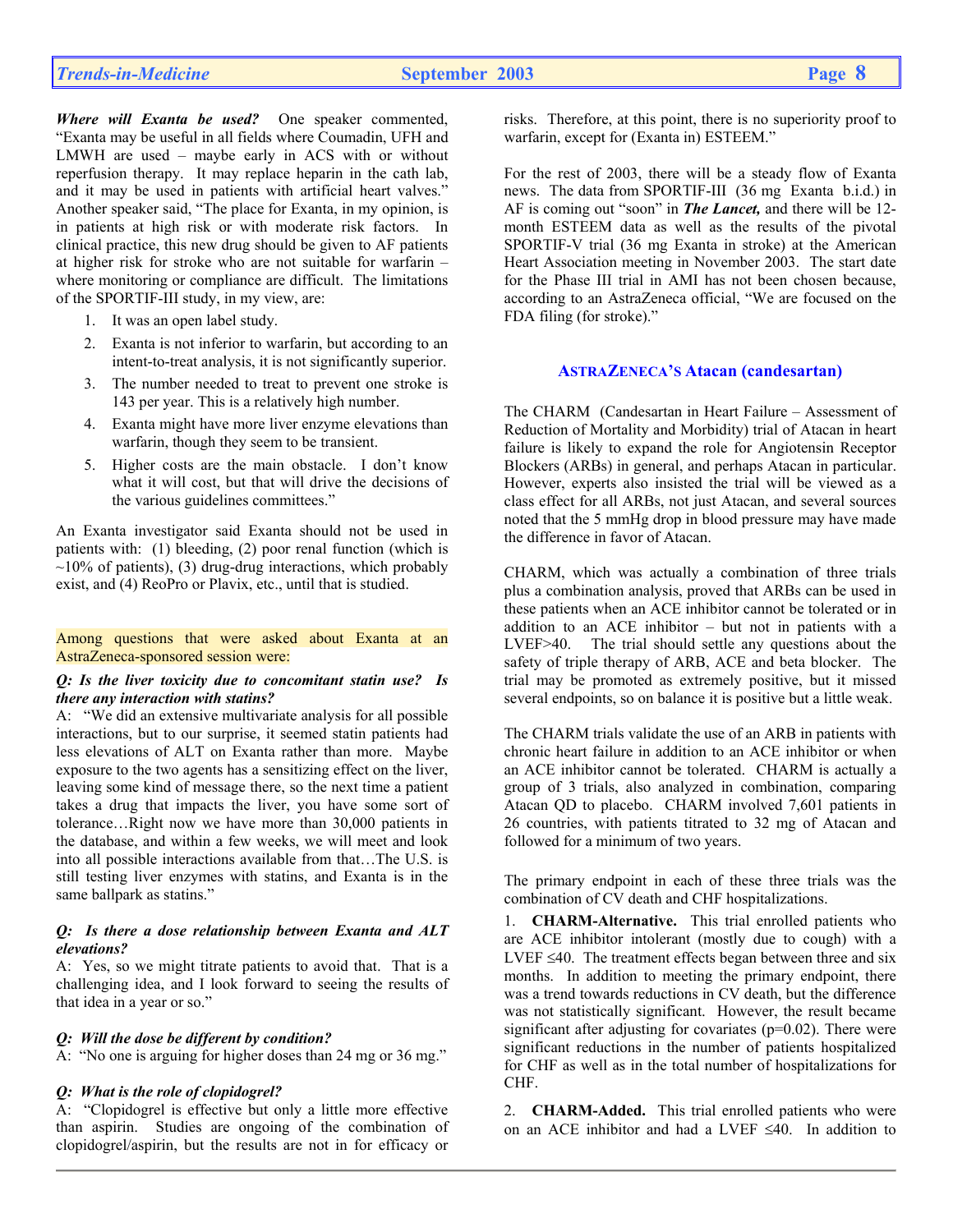meeting the primary endpoint, candesartan treatment was associated with a significant decrease in CV death (p=0.029), in the number of patients hospitalized (p-.014), and in the number of hospitalizations (p=0.002).

3. **CHARM-Preserved.** This trial enrolled patients with an LVEF >40, with ACE inhibitor use allowed but not frequently used.This trial failed to show a statistically significant reduction in the primary endpoint, even adjusting for covariates (p=.051). In addition, the trial did not show a significant reduction in the individual endpoint of CV death, though there was a significant reduction in patient hospitalizations ( $p=017$ ) and total hospitalizations ( $p=014$ ). A pre-specified analysis found patients were 40% less likely to develop diabetes with candesartan than placebo (4% vs. 7%,  $p=0.005$ ).

When the three trials are studied in together, the combined analysis did not meet the primary endpoint of all cause death, but it did become statistically significant when it was adjusted for covariates. CV death and CHF hospitalizations, considered individually were statistically significant.

**Alternative** 

intolerant and LVEF  $\leq 40$ 

23% (33% vs. 40%) p=.0004

Women 32% 21% 20% 40% Hypertensive  $64\%$   $50\%$   $48\%$ Diuretic use  $86\%$  90% 75% 75% Length of follow-up 33.7 months 41 months 36.6 months **Relative Risk Reduction** 

**Concomitant Drug Use**  Commonly prescribed spironolactone beta blockers CCBs Long-acting nitrates  $37\%$  33% 33% 33% Amiodarone 12% 11% 8% Oral anticoagulants 31% 38% 38% 25% Aspirin 58% 58% 52% 58% Lipid lowering drugs  $42\%$   $42\%$   $42\%$ 

Diuretic 190% 86% 90% N/A ACE inhibitor  $10\%$  0 N/A

Endpoint **CHARM-**

Criteria ACE inhibitor

**Number of patients** 

*Primary Endpoint:*  combined CV death or CHF hospitalization

Bronchodilator (use at

baseline)

**enrolled**

**CHARM Results** 

**CHARM-Added** 

2,028 2,548 3,025

On ACE inhibitor and LVEF  $\leq 40$ 

15% (27.9% vs. 42.3%)  $p = 011$ 

9.2% 8.2% 9.2%

**CHARM-Preserved** 

LVEF >40, with or without ACE inhibitor use

**NSS** (22.0% vs. 24.3%)

In the EUROPA trial, only 10% of patients couldn't tolerate the ACE inhibitor perindopril (Servier's Coversyl, marketed in the U.S. as Aceon), but CHARM researchers said other estimates indicate up to 20% of patients cannot take ACE inhibitors – and may be candidates for an ARB. However, investigators claimed that the CHARM results support the use of an ARB, and candesartan in particular, in *all* patients with

**Pravachol** (pravastatin). Reportedly and not surprisingly, the company is very upset about the upcoming REVERSAL trial comparing 40 mg pravastatin to 80 mg atorvastatin. *(see Pfizer).* 

| <b>Endpoint</b>                                      | <b>Relative Risk</b><br><b>Reduction vs.</b><br>placebo | p-value    |
|------------------------------------------------------|---------------------------------------------------------|------------|
| Number of patients enrolled                          | 7,599                                                   |            |
| <b>Combined Primary Endpoint:</b><br>All cause death | 9%                                                      | $p=.055$   |
| All cause death adjusted for<br>covariates           | 10%                                                     | $p=.032$   |
| CV death                                             | 12%<br>$(18\% \text{ vs. } 20\%)$                       | $p = 012$  |
| <b>CHF</b> hospitalizations                          | $2.1\%$<br>$(20\% \text{ vs. } 24\%)$                   | $P = 0001$ |
| Non-CV death                                         | N/A                                                     | <b>NSS</b> |

**Combined CHARM Results** 

chronic heart failure, irrespective of EF, age and sex. One investigator said, "The benefits were achieved on top of other effective concomitant therapies, including ACE inhibitors and beta blockers. Candesartan is not to replace an ACE or a beta blocker, but to be used in addition to them." Another investigator said, "What was striking was how similar the

groups were in terms of efficacy. There was a reduction in all cause mortality, CV death **–** anything we measured. The efficacy was pretty similar across all the trials. We can say there is a benefit to candesartan whether the patient is on an ACE or not."

A past president of the American Heart Association took a slightly more conservative approach. He believes the findings help establish a class effect that applies to other ARBs, commenting, "The early evidence suggests this is most likely a class effect…When an ACE inhibitor can't be used, candesartan has a reasonable benefit, and in many patients with systolic dysfunction on an ACE inhibitor, the add of an ARB may be helpful. But in those patients with an EF >40, I think the added value of an ARB needs further study. The strongest message out of CHARM is that there may be some benefit of ARBs in patients where an ACE inhibitor cannot be used."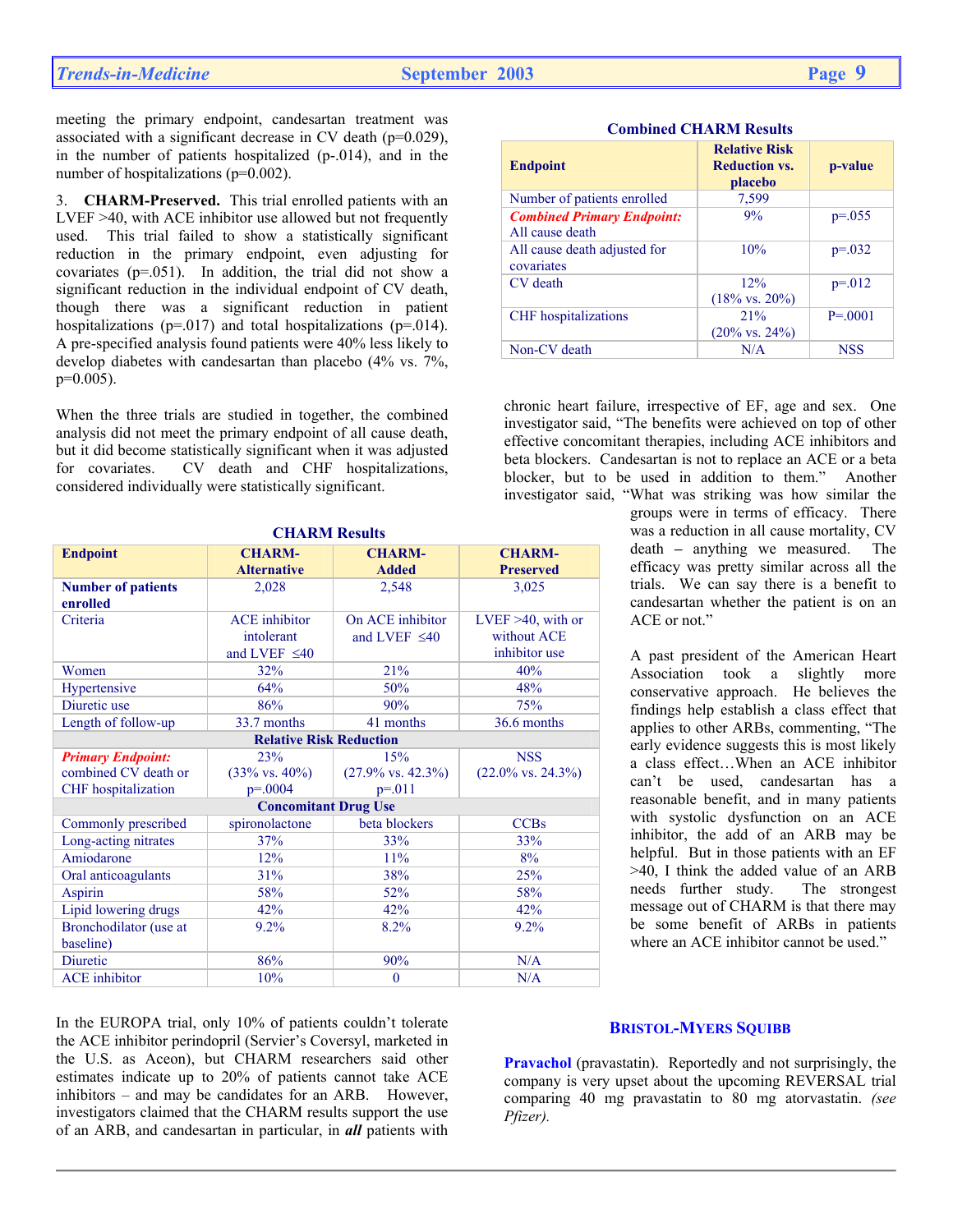Plavix (clopidogrel). Sankyo has a competitor to Plavix (clopidogrel) in Phase II development, but there was no data at the meeting, and no one at the Sankyo booth knew much about it.

**Vanlev** (omapatrilat). Two experts confirmed a rumor that Bristol-Myers was thinking of reviving Vanlev, but neither had details. One of these is a member of the FDA's CardioRenal Advisory Panel, and he was influential in the FDA's rejection of Vanlev, but he said, "We left the door open for use in hypertensive patients not controlled on three drugs. The FDA gave Bristol-Myers an approvable letter for that indication, but the approval would be very restrictive, with a label as a last resort drug." Another source said reviving Vanlev would be a good idea – but not in heart failure.

# **CV THERAPEUTICS' Ranexa (ranolazine)**

Data was presented at ESC indicating there is no evidence of rebound worsening of angina when ranolazine is withdrawn. Asked about plans for an **FDA panel** for ranolazine, a CV Therapeutics' official said, "We are submitting additional data, and the FDA could consider that a major amendment. If they do, it would extend the PDUFA date by three months, which would put the planned December (CardioRenal) panel within our window…From our discussion with FDA staff, we have no reason to think the PDUFA date will be missed." The December meeting is scheduled, but the agenda has not been announced.

# **ESPERION**

A source predicted data at the American Heart Association meeting in November 2003 on Esperion's apolipoprotein A-I agonist will be surprisingly positive.

# **GENENTECH: TNKase (tenecteplase)**

The GRACIA-2 Trial was a six-month 200-patient study in Spain and Portugal, comparing optimal primary angioplasty (within 180 minutes of symptom onset) to "facilitated intervention" in which patients received immediate thrombolysis with tenecteplase three to 12 hours prior to stent/CABG. Earlier studies indicated that lytics and angioplasty should not be combined, but this study lends support to a combined pharmacological/mechanical strategy, though the results need to be confirmed in a much larger study.

The two groups in GRACIA-2 were well matched as to baseline demographics, clinical characteristics, and culprit artery, but the facilitated intervention group had a higher percentage of completely reopened culprit arteries (70% vs. 40%) due to previous thrombolysis. The trial found that facilitated intervention resulted in:

- More TIMI grade 3 flow and more vessels without a significant stenosis (due to thrombus dissolution at early angioplasty)
- Less use of abciximab (Lilly's ReoPro) during PCI
- More complete ST segment resolution at six hours
- Similar infract size and LV function
- Fewer deaths and fewer major non-cerebral bleeding
- One case of intracranial hemorrhage and one re-infarction

The lead investigator concluded, "Immediate thrombolysis with TNK followed by catheterization and appropriate intervention within three to 12 hours of the onset of symptoms is an approach available worldwide for heart attacks that seems to be as safe and effective as optimal primary stentangioplasty. If this equivalency finding is confirmed in further studies, the percent of patients with MI who can benefit from early routine intervention could increase dramatically."

Three trials are ongoing which should help determine the role of lytics in combination with angioplasty: FINESSE, ADVANCE-MI, and ASSENT-4. Experts indicated that ASSENT-4 may be the most definitive, but the results will not be available until early 2005**.** 

| <b>Endpoint</b>     | <b>Optimal primary</b><br><b>PCI</b><br>$n=108$ | <b>Facilitated</b><br>intervention<br>$n=104$ |
|---------------------|-------------------------------------------------|-----------------------------------------------|
| Deaths              | 6 patients                                      | 3 patients                                    |
| Re-infarction       | $1\%$                                           | 2%                                            |
| Any bleeding        | $6.7\%$                                         | 10.3%                                         |
| Minor bleeding      | 3%                                              | $2\%$                                         |
| <b>Intracranial</b> |                                                 | $1\%$                                         |
| hemorrhage          |                                                 |                                               |

# **GRACIA-2 Six-Week Results**

# **GLAXOSMITHKLINE'S Coreg (carvedilol)**

New data from the COMET trial was presented, comparing 42 mg carvedilol to 85 mg metropolol. The study showed carvedilol was associated with a highly significant advantage in CV mortality (8.3% vs. 10.0%), a substantial reduction in death from stroke, significantly less new-onset diabetes, and a prolongation in survival (1.4 years). There was no difference between carvedilol and metropolol in all cause hospitalization. The study also found it is necessary to treat 59 patient years with carvedilol to save one life. A researcher concluded, "Both drugs produce substantial reduction in heart rate…but however we cut this data, it is dominated by carvedilol's reduction in death…This is the first head-to-head mortality study comparing two beta blockers…This is a big difference (in favor of carvedilol)…I come to the conclusion that carvedilol is the preferred beta blocker in the treatment of heart failure."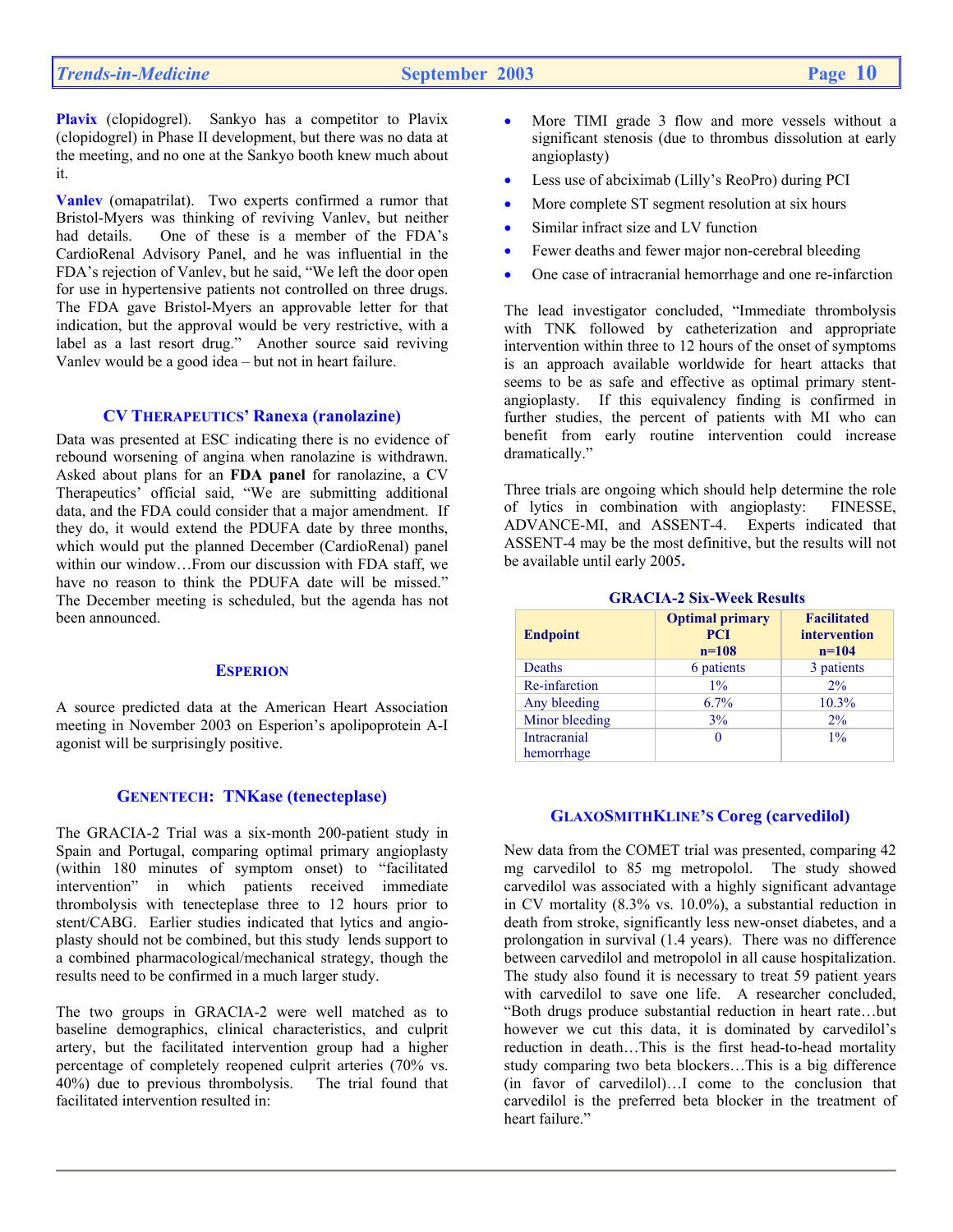# **MERCK'S Aggrastat (tirofiban)**

In the Dutch study, ON-TIME, researchers found that pretreating AMI patients with Aggrastat before they got to the hospital, and then transporting them directly to the cath lab, was not harmful and could lead to improved TIMI flow. In ON-TIME, 487 patients were randomized to administration of tirofiban either early (one hour before arrival at the cath lab) or in the cath lab. The primary investigator said, "This trial shows you should not wait to start tirofiban until patients arrive at the cath-lab, but can start treatment as early as possible, on top of aspirin and heparin."

However, there was no difference in clinical outcome at 30 days between the two groups. Discussing the findings, an expert said, "In my opinion, the strength of this trial is the extraordinary short patient-related time from door to balloon, and the low mortality  $(2.0\%)$  and re-infarction  $(1.0\%)$  at 30 days…If this study has a weakness it is that, despite the higher patency rate and lower thrombus burden with early treatment, there was no benefit in the outcome of PCI. The take-home message is that the earlier tirofiban is started, the better the angiographic presentation…My personal point of view is that the most impressive result of this study is not related to the drug but the showing that a pre-treatment delay can be largely reduced with expected clinical benefits."

| <b>Endpoint</b>                                     | <b>Early</b><br>administration<br>of tirofiban<br>$n=243$ | Cath-lab<br>administration<br>of tirofiban<br>$n=244$ | p-value     |
|-----------------------------------------------------|-----------------------------------------------------------|-------------------------------------------------------|-------------|
| <b>Primary Endpoint:</b>                            | 19%                                                       | 15%                                                   | $p = 22$    |
| TIMI-3 flow                                         |                                                           |                                                       |             |
| TIMI-2 flow                                         | 24%                                                       | 19%                                                   | N/A         |
| $TIMI-2/3$ flow                                     | 43%                                                       | 34%                                                   | $p = 0.04$  |
| <b>Secondary Endpoint:</b><br>Incidence of Thrombus |                                                           |                                                       |             |
| Yes                                                 | 25%                                                       | 32%                                                   | $p = 0.06$  |
| Fresh occlusion                                     | 35%                                                       | 41%                                                   | $p = 20$    |
| Combined                                            | 60%                                                       | 73%                                                   | $p = 0.002$ |
| Post-PCI outcome:<br>TIMI-3                         | 89%                                                       | 91%                                                   | $p = 56$    |

### **ON-TIME Results**

### **PFIZER**

# **Inspra (eplerenone)**

Inspra is not yet approved in Europe, though an investigator said European approval was expected within the next couple of months. However, European doctors expressed little interest in Inspra**.** All sources said they plan to use it only for patients who develop side effects on spironolactone. Data from the EPHESUS trial was reviewed, but there was no new

data from this trial. A Netherlands doctor said, "When eplerenone is available here, I'll probably start patients on spironolactone, and if they get side effects, then switch them to eplerenone." A U.S. doctor said, "I'll use eplerenone only if patient has side effects on spironolactone."

At one session where eplerenone was discussed, there was this exchange:

Q: Can you use spironolactone instead of eplerenone?

A#1: "You shouldn't due to evidence-based medicine, but yes."

A#2: "They are the same, though the side effects are better with eplerenone…Sure, both work."

### **Lipitor (atorvastatin)**

Pfizer made it clear it is not going to give market share to Crestor and Zetia without a fight. The company held a briefing for reporters to outline the program it has underway to counter new agents (e.g., Crestor and Zetia) with a series of Lipitor trials. A Senior Pfizer official offered these three key counter-marketing points about Lipitor:

- 1. extensive R&D
- 2. extensive acceptance worldwide
- 3. experience -- over 57 million patient-years

The linchpin of this program is probably the REVERSAL trial, which will be presented at the American Heart

Association meeting on Wednesday, November 12, 2003. This trial has the potential to deliver either a serious blow to Pfizer or give it a *huge* marketing advantage. REVERSAL is a 600-patient, prospective, randomized, double-blind, head-to-head trial comparing 80 mg Lipitor and 40 mg Pravastatin (Bristol-Myers Squibb's Pravachol). What makes REVERSAL unique is that the primary endpoint is percent change in total atheroma volume (neointimal volume) as measured by IVUS. The data from this trial is being tightly held; even Pfizer only knows the top-line data.

There are 23 pre-specified sub-group analyses of this trial. Among the questions they should be able to answer are:

- 1. How much is disease progression reduced by lowering cholesterol, how much is due to other factors, and what some of those factors are (CRP, etc.)?
- 2. Are there important differences in the effects of different statins on the atherosclerotic disease process?
- 3. Do statins merely slow atherosclerosis progression, or can they actually stop the disease process?

### *Other Lipitor points include:*

- Data from the CARDS diabetic trial will probably be at the American College of Cardiology in 2004.
- A Pfizer officials said he believes it is probably unethical to do placebo-controlled statin trials any more.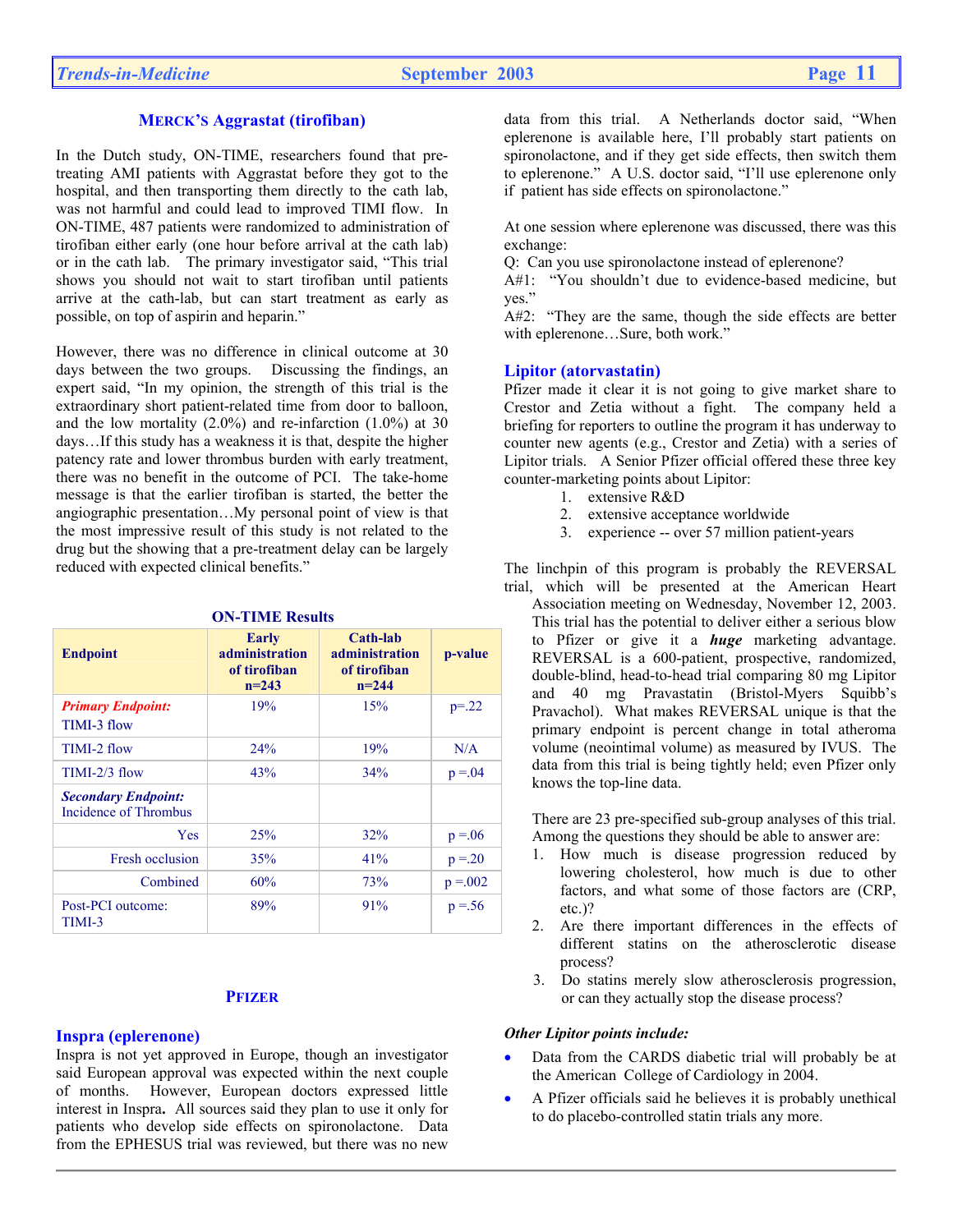• A Lipitor researcher said he is going to challenge guideline writers, suggesting that maybe lower cholesterol is better -- maybe it isn't a threshold factor. He said, "What if the right answer is as low as can be safely attained. TNT and IDEAL will answer that. If they show 80 mg Lipitor beats 10 Lipitor across the board, then guideline writers have to throw out the guidelines."

| 2003                       | 2004                       | 2005                      | 2006         |
|----------------------------|----------------------------|---------------------------|--------------|
| <b>REVERSAL</b>            | 4D (renal<br>dysfunction)  | <b>TNT</b>                | <b>LEADe</b> |
| <b>CARDS</b><br>(diabetes) | <b>SPARKS</b>              | <b>SPARCL</b><br>(stroke) |              |
| <b>ATGOAL</b>              | <b>SAGE</b><br>(elderly)   | <b>IDEAL</b>              |              |
| <b>ASCOT-LLA</b>           | <b>BONES</b>               |                           |              |
|                            | <b>BELLES</b><br>(women)   |                           |              |
|                            | <b>ASPEN</b><br>(diabetes) |                           |              |
|                            | <b>ALLIANCE</b>            |                           |              |

### **Lipitor Trial Completion Dates**

# **SCHERING PLOUGH/MERCK's Zetia (ezitimibe)**

Every doctor questioned said he is using Zetia, both as monotherapy for patients who can't tolerate statins, and in combination with whatever statin the doctor prefers. There is no preference for use of Zetia with simvastatin.

A knowledgeable source said Merck and Schering have agreed to do the QUEST trial, starting in early 2004. This is a headto-head, IVUS-measured trial of simvastatin vs. the combination of simvastatin and Zetia.

# **SERVIER/SOLVAY'S COVERSYL/ACEON (perindopril)**

Four years ago, the landmark HOPE trial proved the value of the ACE inhibitor ramipril (King's Altace) in high risk coronary patients. Now, EUROPA (European Trial on Reduction of Cardiac Events with Perindopril in Stable Coronary Artery Disease) may further broaden the use of ACE inhibitors. "Perindopril (Servier's Coversyl, marketed by Solvay in the U.S. as Aceon) should be considered for chronic therapy in all – *all* patients, with coronary disease," concluded a study co-chairman. "The EUROPA trial clearly extends to all patients the need for ACE inhibition," another EUROPA investigator added.

EUROPA was a randomized, double blind, placebo-controlled trial of 12,218 patients from 24 European countries, making it the largest study yet in patients with stable, low-risk coronary disease. The study, which included a broad range of mostly

asymptomatic patients with documented CAD, was investigator-led but funded by Servier. EUROPA compared perindopril QD to placebo – on top of standard therapy with ACE inhibitors, beta blockers, platelet inhibitors, nitrates, CCBs, etc. – over an average of 3.7 years. Patients were given two 4-mg pills daily during the trial, but Servier reportedly is developing an 8 mg pill.

Investigators said the reasons for their choice of perindopril for the study was its:

- 24-hour efficacy
- Good tolerance even in fragile patients (heart failure, stroke, etc.)
- Good tissue-ACE affinity
- **Lipophilicity**
- Anti-ischemic properties

Patients were given a four week run-in with 4 mg perindopril, and about 10% of patients dropped out during this period. Of those who were randomized, 80% were still in the trial at 3 years. A pre-defined subset analysis found perindopril better than placebo for all subgroups, though the difference was not statistically significant for all subgroups. These subgroups included gender, age, previous MI, previous stroke/TIA, hypertension, diabetes, lipid lowering drug or not, beta blocker or not, CCB or not.

### **Endpoint Relative Risk Reduction vs. placebo**  *Primary endpoint:*  Composite of CV death, MI or cardiac arrest 20%  $(8.0\% \text{ vs. } 9.9\%)$  $CV$  death  $13.9\%$ Fatal and non-fatal MI 24% Cardiac arrest 45.6% Heart failure 39% Total death 11% \* Unstable angina 7.1% Stroke  $4.3\%$ Revascularization 4.2% CV and non-fatal MI 19%

### **4-Year Results from EUROPA trial**

\* not statistically significant

Investigators hope to convince regulators and guidelines committees to recommend ACE inhibitors for all coronary disease patients. A EUROPA investigator said, "We are going to the various regulatory authorities and to people who write guidelines in the various countries. When you do that, you need to do it on the basis of firm knowledge, and we have that. I think the governments will respond…I don't agree with a polypill, but I think all people with coronary disease will be on a statin, aspirin and perindopril."

An American Heart Association past president called EUROPA a very important study, saying, "I'm impressed with it…It is elegant, comprehensive, and provides information that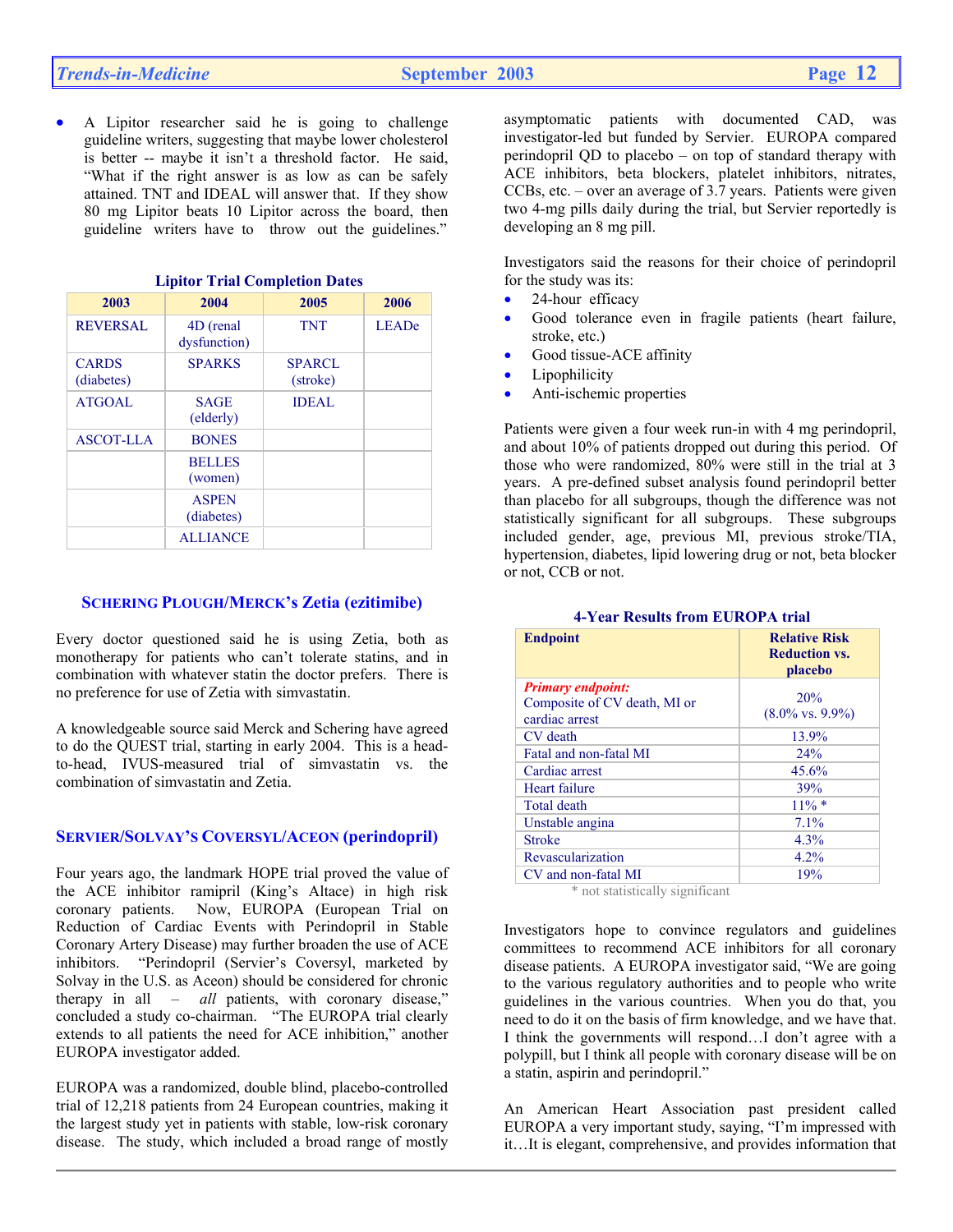will be critical for the develop of secondary strategies and guidelines for patients with CAD. We've known for 10 years that ACE inhibitors benefit patients after an MI when they have impaired LVEF (or CHF). The question has been whether or not they will benefit all patients. In the development of the current secondary prevention guidelines, we carefully chose the phrase 'consider the use of ACE inhibitors'…because we felt we needed more evidence…EUROPA is the evidence we need to make the strong statement that an ACE inhibitor should be used rather than 'considered' in all patients. I think the findings for perindopril are so strong that one would have to question why this would not be part of primary treatment…I can't speak for the guideline group, but I am very impressed with these data, and I am very much involved in secondary prevention guidelines, and this is the type of data we need."

Most experts predicted EUROPA would expand the use of all ACE inhibitors, not just perindopril. In the U.S., this looks as if it is likely to be the case since sources doubt that Solvay will be as aggressive at marketing Aceon as King has been with Altace. Thus, Solvay may not prove to be a spoiler for King – or for other ACE inhibitors. An expert said, "The (cardiac) community considers all ACE inhibitors the same. There is no head-to-head data showing an advantage to any ACE inhibitor." Another said, "It would appear that we are dealing with a class effect…I find the evidence very compelling that all patients will benefit, and I think it is a class effect."

A few sources suggested that ramipril and perindopril would benefit most from the EUROPA findings since both are tissue-ACEs. Other sources were dubious about a tissue ACE advantage, but several predicted that EUROPA would give Solvay, which markets the drug in the U.S., a marketing advantage over other statins, including Altace. An investigator commented, "You have to go with the evidence. The regulatory authorities won't allow any ACE. We don't know all ACEs will work in the same situation… I'm not saying other ACE inhibitors don't work, but I do know this one does."

A question was raised about the conduct of the trial: The primary endpoint was modified two years ago. It does not appear that Solvay/Servier discussed this change with the FDA at the time, which could make a labeling change in the U.S. more difficult. A EUROPA investigator explained the modification: "The first secondary endpoint (total mortality) was originally the primary endpoint, and that is also significantly better with perindopril (p=.009). We changed it for two reasons: (1) We did not sufficiently realize the significant mortality from other causes (cancer, etc.), so there was a chance for diluting the effect. (2) The definition of unstable angina was refined by ESC and ACC…so we removed unstable angina from the primary endpoint…That shouldn't pose a regulatory issue because it was done before any results were known." An expert who had been unaware of the change said he was actually reassured by it, "I'm relieved

that unstable angina was not included in the primary endpoint…They tightened up the study."

### **SERVIER'S ivabradine, an I(f) current inhibitor**

I(f) inhibitors are a new class of anti-angina drug. INITIATIVE, a study of 939 patients with stable angina and a documented history of coronary artery disease, compared ivabradine to atenolol. Ivabradine patients were started on either 5 mg QD or 7.5 mg BID and titrated after a month to 7.5 mg QD or 10 mg BID. Atenolol patients were started on 50 mg QD and titrated after a month to 100 mg QD.

The trial found ivabradine equal in efficacy to atenolol in terms of improving exercise capacity and increasing time to exercise-induced ischemia, but with ivabradine had fewer side effects – e.g., less sexual dysfunction, fatigue, brochospasm, etc. Five patients in the ivabradine arms discontinued treatment because of "mild visual symptoms."

Servier reportedly will submit ivabradine first for European approval. An expert said, "It looks like this has the potential to be a helpful addition to our therapies that can improve the lifestyle of patients with coronary heart disease. Initial studies suggest it helps reduce symptoms, but the important question will be, as we gain more experience, whether it has a benefit on mortality and cardiac events. There are certainly patients who don't tolerate beta blockers, and this could be used in that group. It would be good to know how it performs in patients other than those with *stable* angina. For instance, beta blockers are thought to be effective after an MI because of their ability to reduce sudden ventricular arrhythmias and sudden death…There seems to be a continued need for medications to deal with patients where revascularization is not feasible…and this appears to be a promising new medication."

# **HOPE-TOO: Vitamin E Not Beneficial and Perhaps Harmful**

Vitamin E not only does not help prevent heart failure, it actually increases the risk of heart failure. That was the finding of a new analysis of data from the HOPE-TOO trial, presented at the European Society of Cardiology meeting in Vienna, Austria. HOPE-TOO was a 2.6 year extension of the 4.5 year HOPE trial which compared the ACE inhibitor ramipril (King's Altace) to placebo in high risk patients with vascular disease.

HOPE-TOO found the benefits of ramipril were maintained during the extension period, and there was an apparent incremental benefit in terms of the prevention of MI and diabetes. During the extension period, researchers found a 34% risk reduction in the development of diabetes and a 19% risk reduction in heart attacks.